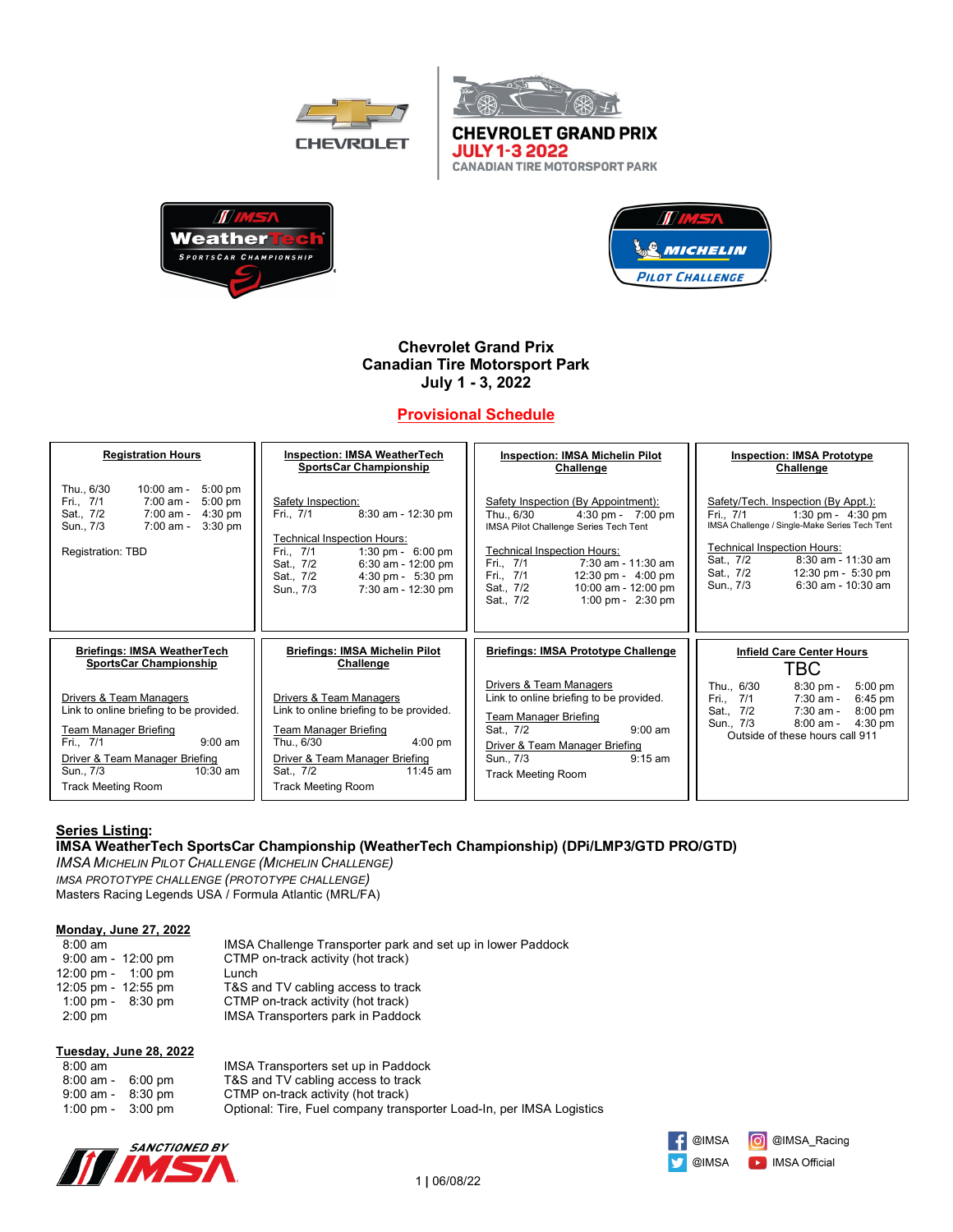| Wednesday, June 29, 2022                                     |                                                                                                                                                   |
|--------------------------------------------------------------|---------------------------------------------------------------------------------------------------------------------------------------------------|
| $8:00 \text{ am}$                                            | IMSA set up                                                                                                                                       |
| $8:00$ am - $6:00$ pm                                        | T&S and TV cabling access to track                                                                                                                |
| $9:00$ am - $10:00$ am                                       | Tire, Fuel, Manufacturer and Support transporter Load-In, per IMSA Logistics                                                                      |
|                                                              |                                                                                                                                                   |
| Thursday, June 30, 2022                                      |                                                                                                                                                   |
| $6:00$ am -<br>$7:00$ pm                                     | T&S and TV cabling access to track                                                                                                                |
| $7:00$ am                                                    | IMSA set up                                                                                                                                       |
| $9:00$ am                                                    | <b>Masters Load-In</b>                                                                                                                            |
| $2:00 \text{ pm}$                                            | MICHELIN CHALLENGE COMPETITOR TRANSPORTER LOAD-IN (per IMSA Logistics). Teams must not open/unload                                                |
|                                                              | transporters until notified by IMSA Officials. After such notification, pit equipment setup may commence.                                         |
| 4:00 pm                                                      | <b>MICHELIN CHALLENGE TEAM MANAGER BRIEFING - TRACK MEETING ROOM</b><br><b>MICHELIN CHALLENGE PRE-EVENT SAFETY INSPECTION AT PADDOCK LOCATION</b> |
| $4:30 \text{ pm} -$<br>7:00 pm<br>$4:30$ pm $-$<br>$6:00$ pm | TRACK WALK - Walk and Bicycle Only (Must not embark after 5:15 pm)                                                                                |
| $5:00$ pm                                                    | WeatherTech Championship Transporter Load-In (per IMSA Logistics)                                                                                 |
|                                                              |                                                                                                                                                   |
| <u>Friday, July 1, 2022</u>                                  |                                                                                                                                                   |
| $7:00$ am - $9:15$ am                                        | IMSA T&S Transponder Checks / TV cabling / Track Inspection / Signage                                                                             |
| $7:00 \text{ am} - 9:00 \text{ am}$                          | MICHELIN CHALLENGE PRE-EVENT SAFETY INSPECTION                                                                                                    |
| $8:00$ am                                                    | WeatherTech Championship - Open Transporters - Pit lane equipment set up may commence                                                             |
| 8:30 am - 12:30 pm                                           | <b>WeatherTech Championship Safety Inspection</b>                                                                                                 |
| $9:00$ am                                                    | WeatherTech Championship Team Manager Briefing - Track Meeting Room                                                                               |
| $9:25$ am $-CCL$                                             | <b>IMSA Course Clearance Lap</b>                                                                                                                  |
| $9:30$ am - $10:30$ am                                       | <b>PRACTICE #1 - MICHELIN CHALLENGE</b>                                                                                                           |
| $10:55$ am - 11:20 am                                        | <b>Practice - MRL/FA</b>                                                                                                                          |
| 10:00 am                                                     | PROTOTYPE CHALLENGE COMPETITOR TRANSPORTER LOAD-IN<br>Lunch                                                                                       |
| 11:20 am - 1:20 pm<br>11:25 am - 1:15 pm                     | T&S and TV cabling access to track                                                                                                                |
| 11:30 am - 1:00 pm                                           | MICHELIN CHALLENGE - FUEL RIG INSPECTION (UNDER TEAM TRANSPORTER LIFTGATE - MANDATORY)                                                            |
| 1:15 pm - $CCL$                                              | <b>IMSA Course Clearance Lap</b>                                                                                                                  |
| 1:20 pm - 2:20 pm                                            | PRACTICE #2 - MICHELIN CHALLENGE                                                                                                                  |
| 2:35 pm - CCL                                                | <b>IMSA Course Clearance Lap</b>                                                                                                                  |
| 2:40 pm - 4:10 pm                                            | Practice #1 - WeatherTech Championship (All Classes)                                                                                              |
| $4:30$ pm - $4:55$ pm                                        | Qualifying - MRL/FA                                                                                                                               |
| 5:05 pm - CCL                                                | <b>IMSA Course Clearance Lap</b>                                                                                                                  |
| $5:10 \text{ pm} - 5:25 \text{ pm}$                          | <b>QUALIFYING - MICHELIN CHALLENGE TCR</b>                                                                                                        |
| 5:30 pm - $5:45$ pm                                          | <b>QUALIFYING - MICHELIN CHALLENGE GS</b>                                                                                                         |
|                                                              |                                                                                                                                                   |
| Saturday, July 2, 2022<br>6:00 am - 7:45 am                  | IMSA T&S Transponder Checks / TV cabling / Track Inspection / Signage                                                                             |
| 7:55 am - CCL                                                | IMSA Course Clearance Lap                                                                                                                         |
| $8:00$ am - $9:45$ am                                        | Practice #2 - WeatherTech Championship (Restricted As Below)                                                                                      |
| $8:00$ am - $9:30$ am                                        | Practice #2 - WeatherTech Championship (GTD/LMP3)                                                                                                 |
| $8:15$ am - $9:45$ am                                        | Practice #2 - WeatherTech Championship (DPi/GTD PRO)                                                                                              |
| $10:10$ am $-$ CCL                                           | <b>IMSA Course Clearance Lap</b>                                                                                                                  |
| 10:15 am - 11:00 am                                          | PRACTICE #1 - PROTOTYPE CHALLENGE                                                                                                                 |
| 11:40 am - $12:05$ pm                                        | Race #1 - MRL/FA - 25 Minutes                                                                                                                     |
| 11:45 am                                                     | MICHELIN CHALLENGE DRIVER AND TEAM MANAGER BRIEFING - TRACK MEETING ROOM                                                                          |
| 12:00 pm - 1:30 pm<br>12:35 pm - CCL                         | PROTOTYPE CHALLENGE - FUEL RIG INSPECTION (UNDER TEAM TRANSPORTER LIFTGATE - MANDATORY)<br><b>IMSA Course Clearance Lap</b>                       |
| 12:40 pm - 12:55 pm                                          | Qualifying - WeatherTech Championship (GTD - Silver/Bronze only/GTD PRO - Any Driver)                                                             |
| 1:05 pm - $1:20$ pm                                          | Qualifying - WeatherTech Championship (LMP3 - Silver <30/Bronze only)                                                                             |
| 1:30 pm - $1:45$ pm                                          | Qualifying - WeatherTech Championship (DPi)                                                                                                       |
| $2:00 \text{ pm} - \text{CCL}$                               | IMSA Course Clearance Lap                                                                                                                         |
| $2:05 \text{ pm} - 2:50 \text{ pm}$                          | PRACTICE #2 - PROTOTYPE CHALLENGE                                                                                                                 |
| $2:50$ pm -<br>$3:50$ pm                                     | Lunch Break / Pre-Race                                                                                                                            |
| $3:00$ pm                                                    | MICHELIN CHALLENGE - FUEL RIG INSPECTION (PIT BOX - MANDATORY)                                                                                    |
| $3:10 \text{ pm} - 3:50 \text{ pm}$                          | PRE-RACE - OPEN GRID / FAN WALK, PRESENTED BY HAGERTY - PIT LANE - MICHELIN CHALLENGE                                                             |
| $3:20$ pm $-$<br>$3:50$ pm                                   | IMSA Hot Lap Experience (by invitation only)                                                                                                      |
| 4:00 pm - 4:10 pm                                            | PRE-RACE - FORMATION LAPS - MICHELIN CHALLENGE                                                                                                    |





 *4:10 pm - 6:10 pm RACE - CANADIAN TIRE MOTORSPORTS PARK 120 FOR THE IMSA MICHELIN PILOT CHALLENGE - 2 HOURS*